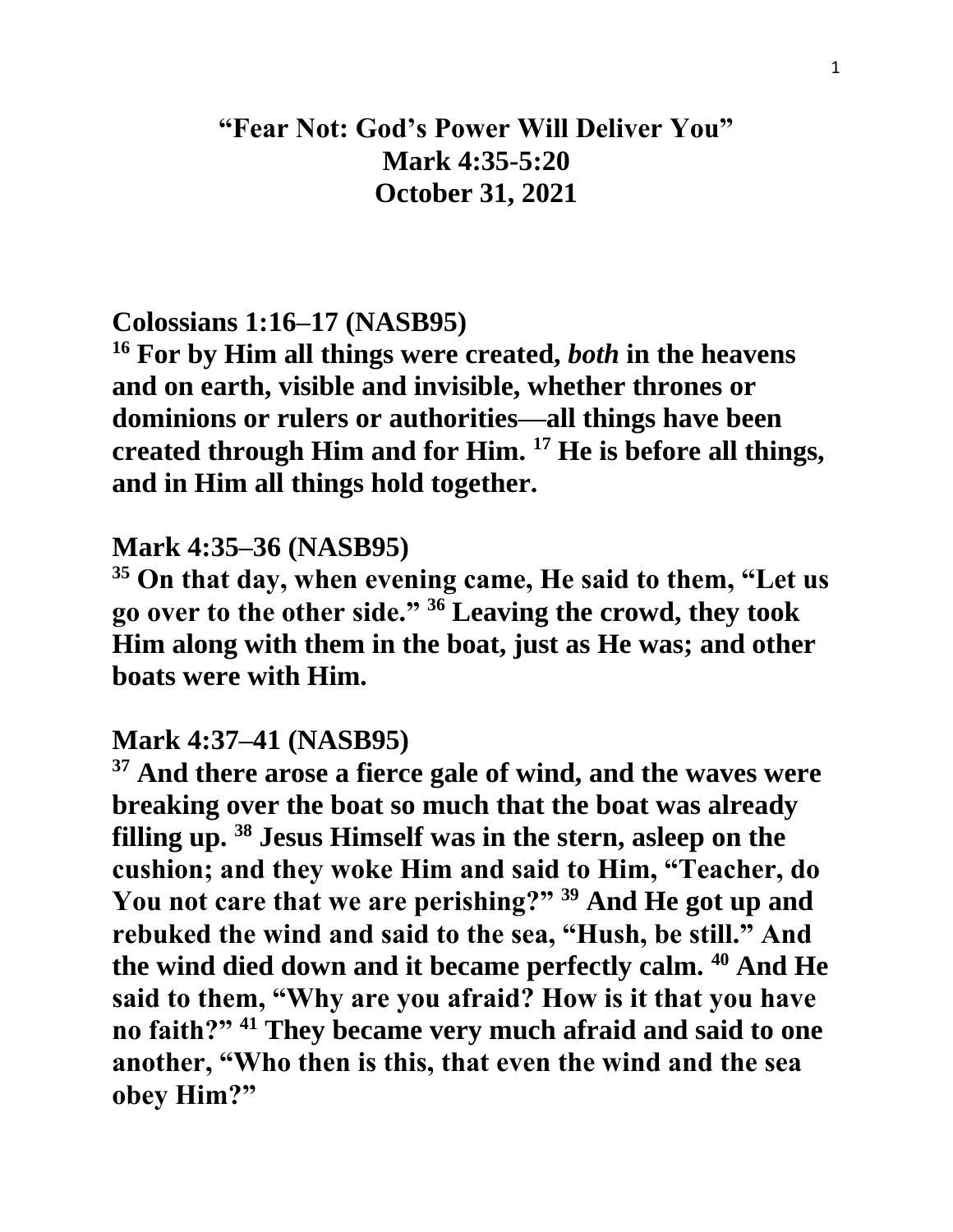# **Psalm 89:8–9 (NASB95)**

**<sup>8</sup> O Lord God of hosts, who is like You, O mighty Lord? Your faithfulness also surrounds You. <sup>9</sup> You rule the swelling of the sea; When its waves rise, You still them.** 

#### **Psalm 65:5,7 (NASB95)**

**<sup>5</sup> By awesome** *deeds* **You answer us in righteousness, O God of our salvation, You who are the trust of all the ends of the earth and of the farthest sea… <sup>7</sup> Who stills the roaring of the seas, The roaring of their waves…** 

#### **Mark 5:1–20 (NASB95)**

**<sup>1</sup> They came to the other side of the sea, into the country of the Gerasenes. <sup>2</sup> When He got out of the boat, immediately a man from the tombs with an unclean spirit met Him, <sup>3</sup> and he had his dwelling among the tombs. And no one was able to bind him anymore, even with a chain; <sup>4</sup> because he had often been bound with shackles and chains, and the chains had been torn apart by him and the shackles broken in pieces, and no one was strong enough to subdue him. <sup>5</sup> Constantly, night and day, he was screaming among the tombs and in the mountains, and gashing himself with stones. <sup>6</sup> Seeing Jesus from a distance, he ran up and bowed down before Him; <sup>7</sup> and shouting with a loud voice, he said, "What business do we have with each other, Jesus, Son of the Most High God? I implore You by God, do not torment me!" <sup>8</sup> For He had been saying to him, "Come out of the man, you unclean spirit!" <sup>9</sup> And He was asking him, "What is your name?" And he said to Him, "My name is Legion; for we are many." <sup>10</sup> And he** *began* **to implore Him earnestly**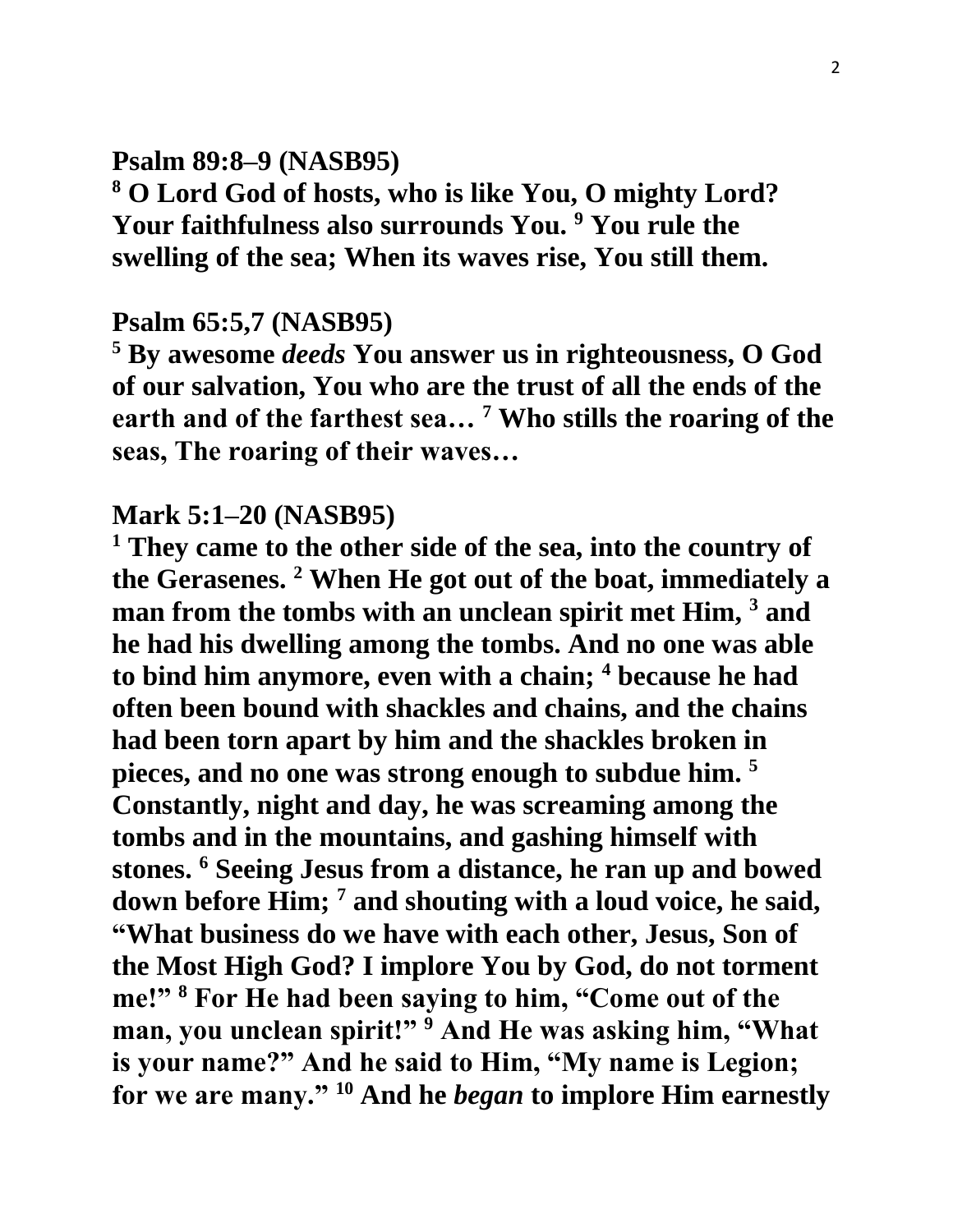**not to send them out of the country. <sup>11</sup> Now there was a large herd of swine feeding nearby on the mountain. <sup>12</sup>** *The demons* **implored Him, saying, "Send us into the swine so that we may enter them." <sup>13</sup> Jesus gave them permission. And coming out, the unclean spirits entered the swine; and the herd rushed down the steep bank into the sea, about two thousand** *of them;* **and they were drowned in the sea. <sup>14</sup> Their herdsmen ran away and reported it in the city and in the country. And** *the people* **came to see what it was that had happened. <sup>15</sup> They came to Jesus and observed the man who had been demon-possessed sitting down, clothed and in his right mind, the very man who had had the "legion"; and they became frightened. <sup>16</sup> Those who had seen it described to them how it had happened to the demon-possessed man, and** *all* **about the swine. <sup>17</sup> And they began to implore Him to leave their region. <sup>18</sup> As He was getting into the boat, the man who had been demon-possessed was imploring Him that he might accompany Him. <sup>19</sup> And He did not let him, but He said to him, "Go home to your people and report to them what great things the Lord has done for you, and** *how* **He had mercy on you." <sup>20</sup> And he went away and began to proclaim in Decapolis what great things Jesus had done for him; and everyone was amazed.**

# **Ephesians 6:12 (NASB95)**

**<sup>12</sup> For our struggle is not against flesh and blood, but against the rulers, against the powers, against the world forces of this darkness, against the spiritual** *forces* **of wickedness in the heavenly** *places.*

**1 Timothy 4:1 (NASB95)**